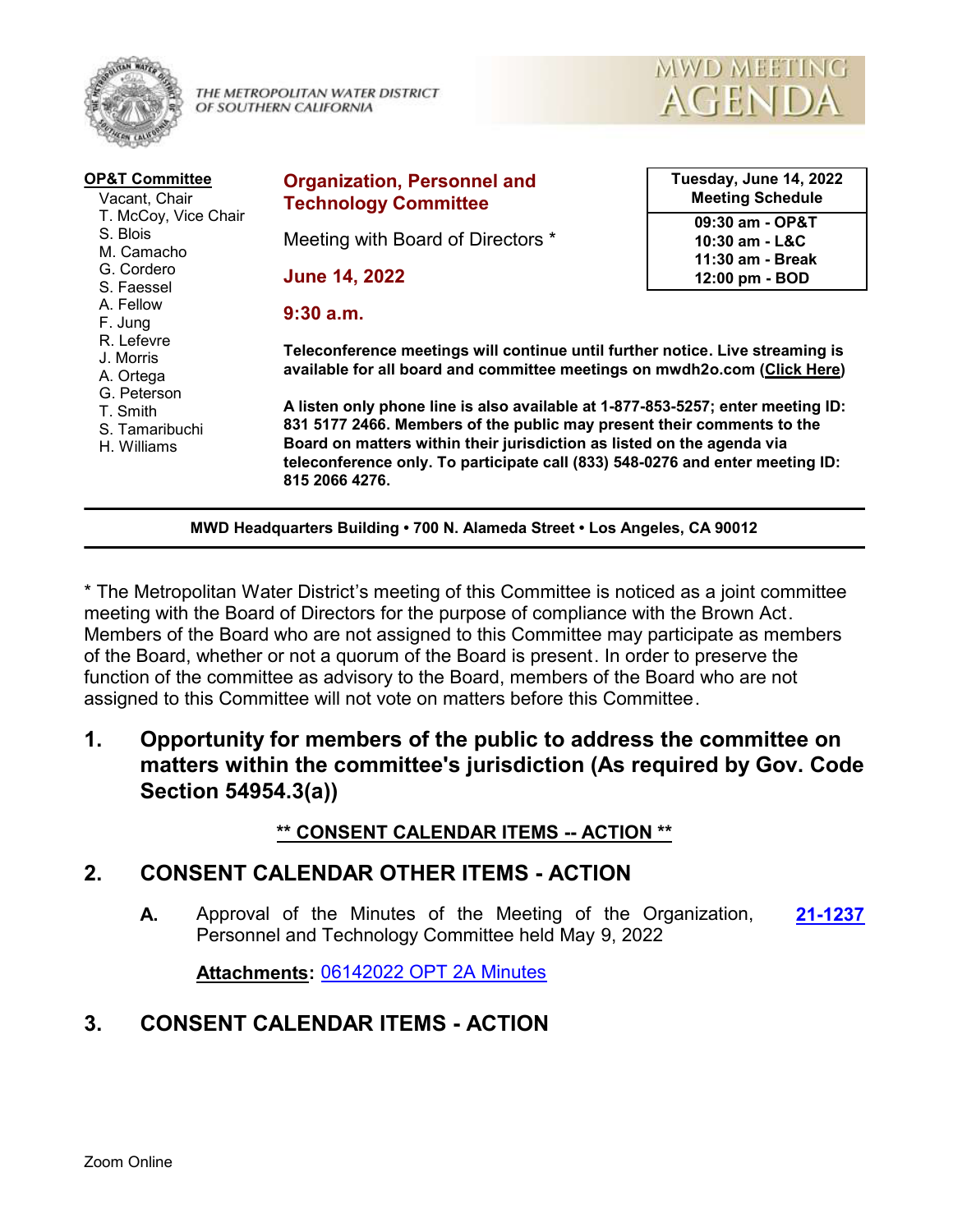**7-9** Authorize an increase in the maximum amount payable under **[21-1199](http://mwdh2o.legistar.com/gateway.aspx?m=l&id=/matter.aspx?key=2291)** contract with Johnson Services Group by \$22,000 to an amount not to exceed \$271,000 for on-call temporary skilled labor; the General Manager has determined that the proposed action is exempt or otherwise not subject to CEQA

[06142022 OPT 7-9 B-L](http://mwdh2o.legistar.com/gateway.aspx?M=F&ID=759f80ef-fe1b-4d62-ac8c-38549c7b86f7.pdf) **Attachments:** [06142022 OPT 7-9 Presentation](http://mwdh2o.legistar.com/gateway.aspx?M=F&ID=6f6f6536-48a6-48f7-81ba-0f0dd36887bc.pdf)

**7-10** Amend Section 1106 and Section 6226 of the Metropolitan Water **[21-1200](http://mwdh2o.legistar.com/gateway.aspx?m=l&id=/matter.aspx?key=2292)** District Administrative Code regarding Holidays and Annual Leave to ensure benefits parity by adding Juneteenth and an across-the-board standard for payments of excess accumulated annual leave; the General Manager has determined that the proposed action is exempt of otherwise not subject to CEQA

[06142022 OPT 7-10 B-L](http://mwdh2o.legistar.com/gateway.aspx?M=F&ID=94dbc01f-cfe8-4f42-9941-20b5557e5b6b.pdf) **Attachments:** [06142022 OPT 7-10 Presentation](http://mwdh2o.legistar.com/gateway.aspx?M=F&ID=818ee9c5-bca7-4fc5-803a-aca169980d77.pdf)

#### **\*\* END OF CONSENT CALENDAR ITEMS \*\***

### **4. OTHER BOARD ITEMS - ACTION**

**NONE** 

# **5. BOARD INFORMATION ITEMS**

**NONE** 

### **6. COMMITTEE ITEMS**

**a.** Update on implementation of recommendations from State Audit **[21-1238](http://mwdh2o.legistar.com/gateway.aspx?m=l&id=/matter.aspx?key=2330)** and independent review of workplace concerns

**Attachments:** [06142022 OPT 6a Presentation](http://mwdh2o.legistar.com/gateway.aspx?M=F&ID=ccef10b5-8e8c-4ee6-85cc-93792fda91a6.pdf)

### **7. MANAGEMENT REPORTS**

- **a.** Human Resources Manager's Report **[21-1239](http://mwdh2o.legistar.com/gateway.aspx?m=l&id=/matter.aspx?key=2331)**
- **b.** Information Technology Manager's Report **[21-1240](http://mwdh2o.legistar.com/gateway.aspx?m=l&id=/matter.aspx?key=2332)**

#### **8. FOLLOW-UP ITEMS**

NONE

# **9. FUTURE AGENDA ITEMS**